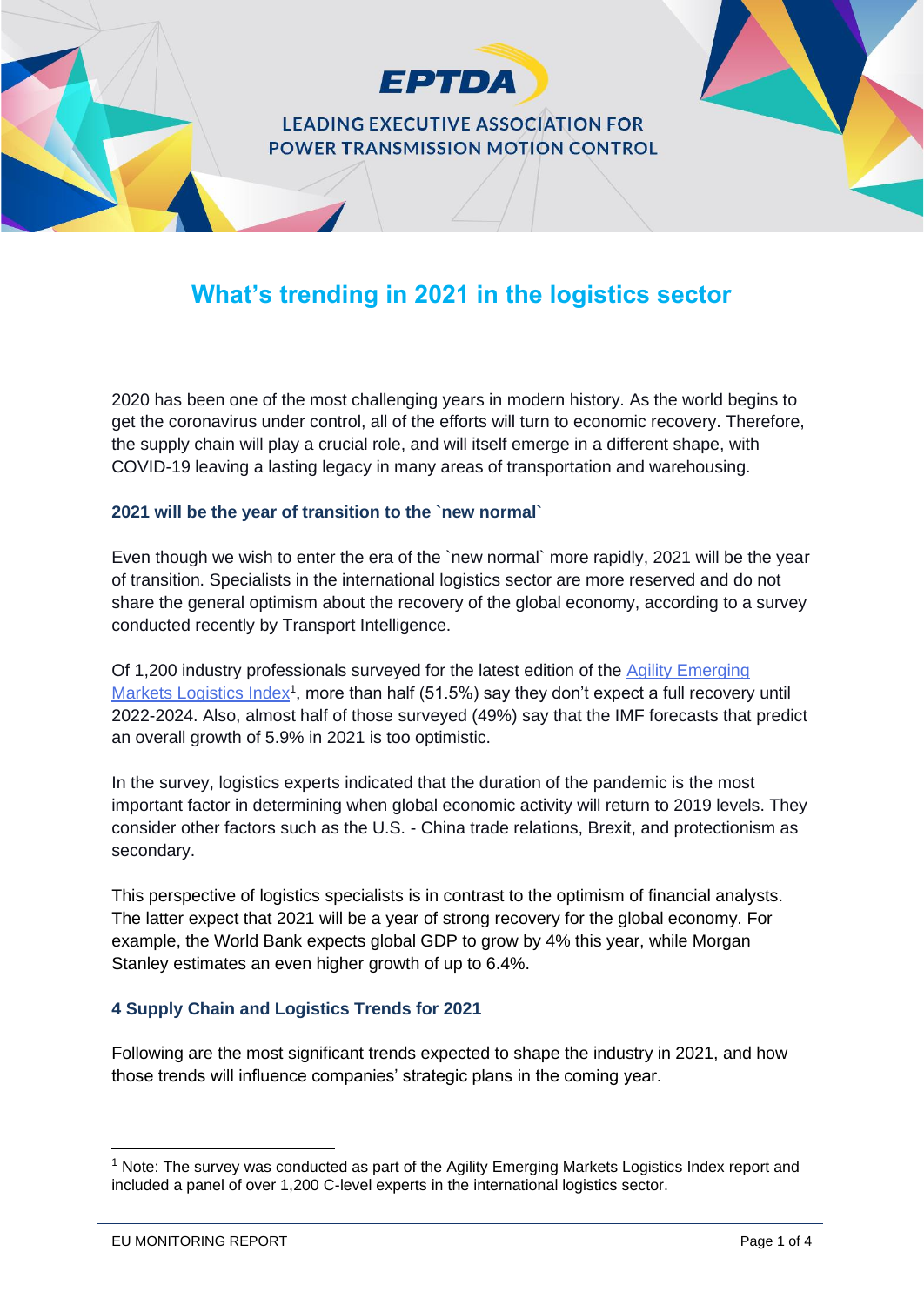

# **LEADING EXECUTIVE ASSOCIATION FOR** POWER TRANSMISSION MOTION CONTROL

#### **1. Adoption of Supply-Chain-as-aService (SCaaS)**

There is a growing trend to adopt SCaaS or similar models for outsourcing operational activities - such as production, inventory management, or logistics, according to [this report](https://cerasis.com/2021-trends-in-the-supply-chain/) by Cerasis. As a result, the supply chain management teams will become smaller and more focused on strategic decisions. For example, the so-called advanced digital control towers and cloud technology offer supply chain managers a panoramic view, with information at their fingertips, reducing employee overload and maintenance and infrastructure costs. These are some important things that EPTDA's members should take into consideration.

#### **2. Elastic logistics is becoming a priority**

One of the things that COVID-19 has taught us the importance of resilience and flexibility in the supply chain, to cope with market fluctuations. The EPTDA's members should take a flexible approach to logistics and distribution activities, allowing them to easily adjust to market changes.

To introduce elasticity to their operations, logistics companies are adopting transportation management systems (TMS) to manage and optimize their transportation fleets. This allows businesses to provide the fast and on-demand delivery services that customers have come to expect.

Part of this flexibility also encompasses the ability to forecast risks, costs, and demand. A [report by DHL states that](https://lot.dhl.com/glossary/elastic-logistics/) [`with](https://lot.dhl.com/glossary/elastic-logistics/) advancements in Artificial Intelligence (AI), most transportation management systems (TMS) employ predictive technologies in their analytical functions. Having such early warning systems helps companies monitor and avert fluctuations in demand, and deals with supply-side disruptions such as material shortages.`

#### **3. Greater end-to-end transparency**

Consumers and authorities are thoroughly researching supply chains and may soon call for more transparency in their practices, including social and environmental impacts. During the pandemic, there was an increase in crime, unethical supply, and forced labor. Thus, some companies have started to report on their operations and suppliers. The EPTDA's members [should expect more visibility](https://www.optac.info/uk/supply-chain-transparency-logistics-sector/) in terms of the impact on certain social issues and recommend supply chains to build greater end-to-end visibility, which will improve the brand's reputation.

According to this article published by [Harvard Business Review](https://hbr.org/2019/08/what-supply-chain-transparency-really-means)<sup>2</sup>, there are five general steps that companies can take to initiate the journey to greater end-to-end transparency:

<sup>&</sup>lt;sup>2</sup> Note: The article is written by Alexis Bateman, the director of MIT Sustainable Supply Chains, and Leonardo Bonanni, the founder and CEO of Sourcemap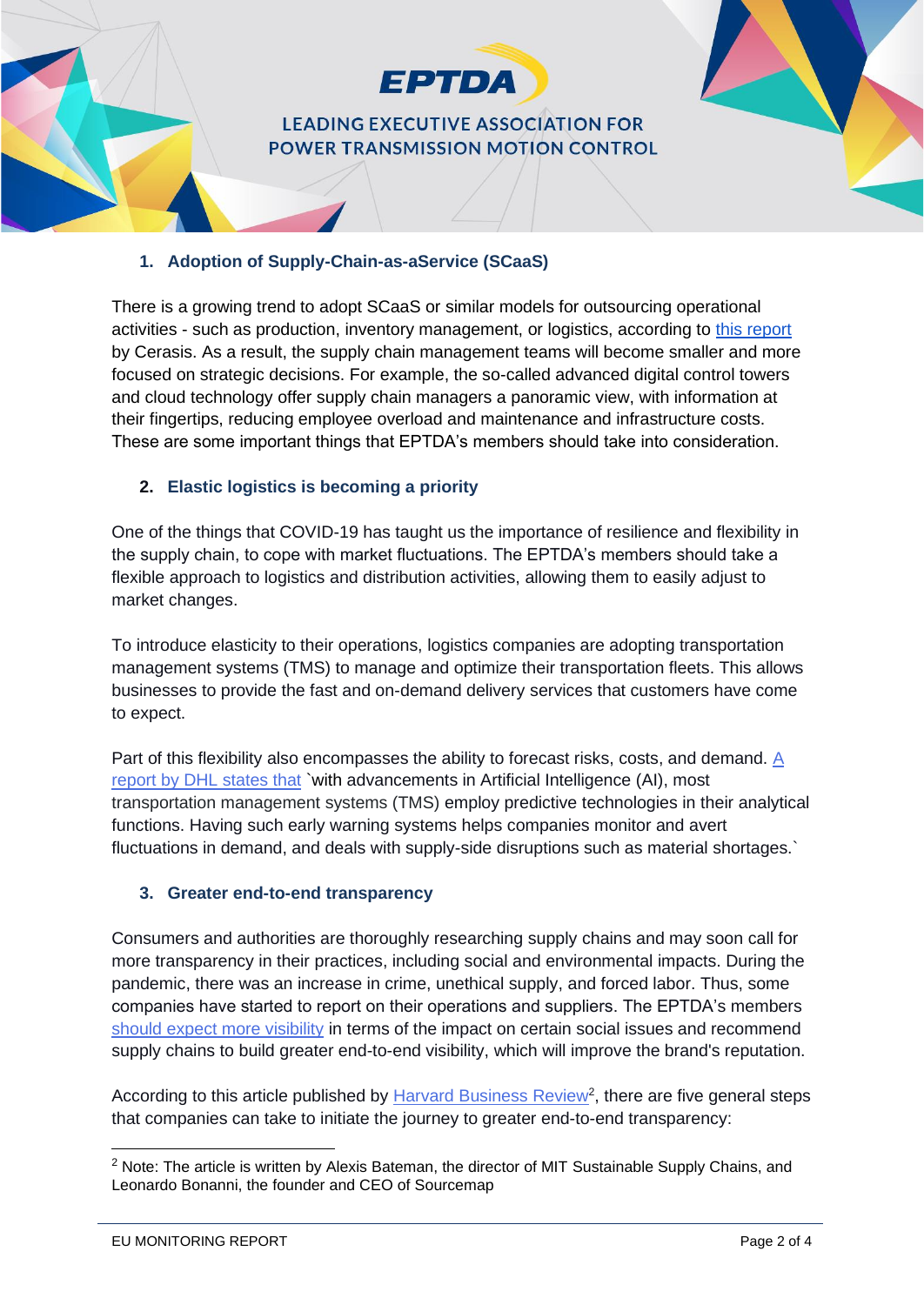

## **LEADING EXECUTIVE ASSOCIATION FOR** POWER TRANSMISSION MOTION CONTROL

- *Gauge risks and set goals*. Before identifying its goals, a company might first take a look at impending risks from regulation, past disruptions, and supplier-related issues.

- *Visualize the supply chain*. This will gain a deeper understanding of goods flows, map suppliers and processes, and expose existing information gaps.

- *Collect actionable information*. You need to know about practices and performance that provide insights about potential risks, opportunities for improvement, and information gaps.

- *Engage*. This step typically involves a program designed with critical KPIs in mind and the aim is to `address specific issues such as labor-related risks, environmental impacts at supplier sites, or unclear sources of origin`. The engagement `includes supplier contact and collaboration, monitoring, and support`.

- *Disclose*. Finally, companies set the level of disclosure they want to establish.

**Do not forget**: this is an ongoing process, as the supply chain is constantly evolving, so there is a need for continuous adaptation and learning.

## **4. The emerge of the new technologies**

We addressed the importance of new emerging technologies and their impact on the logistics industry in previous EPTDA reports, but they remain important in 2021. Especially given that the pandemic has accentuated the benefits of remote work, closer monitoring of the supply chain, and streamlined processes.

For example, Internet of Things (IoT) devices are useful to improve operational efficiency and visibility through data capture and analysis. An example is the use of GPS sensors on distribution trucks, for real-time tracking of deliveries. IoT technologies are increasingly being implemented at the warehouse level, to improve product visibility and inventory management. But the full potential of IoT to track inventory will finally be unleashed under 5G, a technology that will ramp up until the end of the decade.

Many traditional systems and analytical tools are no longer able to cope with the complexity of interconnected supply chain processes. Therefore, artificial intelligence (AI) systems are being adopted, combined with machine learning in many areas, such as logistics, warehousing, and inventory management. The biggest benefits of these technologies are eliminating human errors and reducing long-term costs.